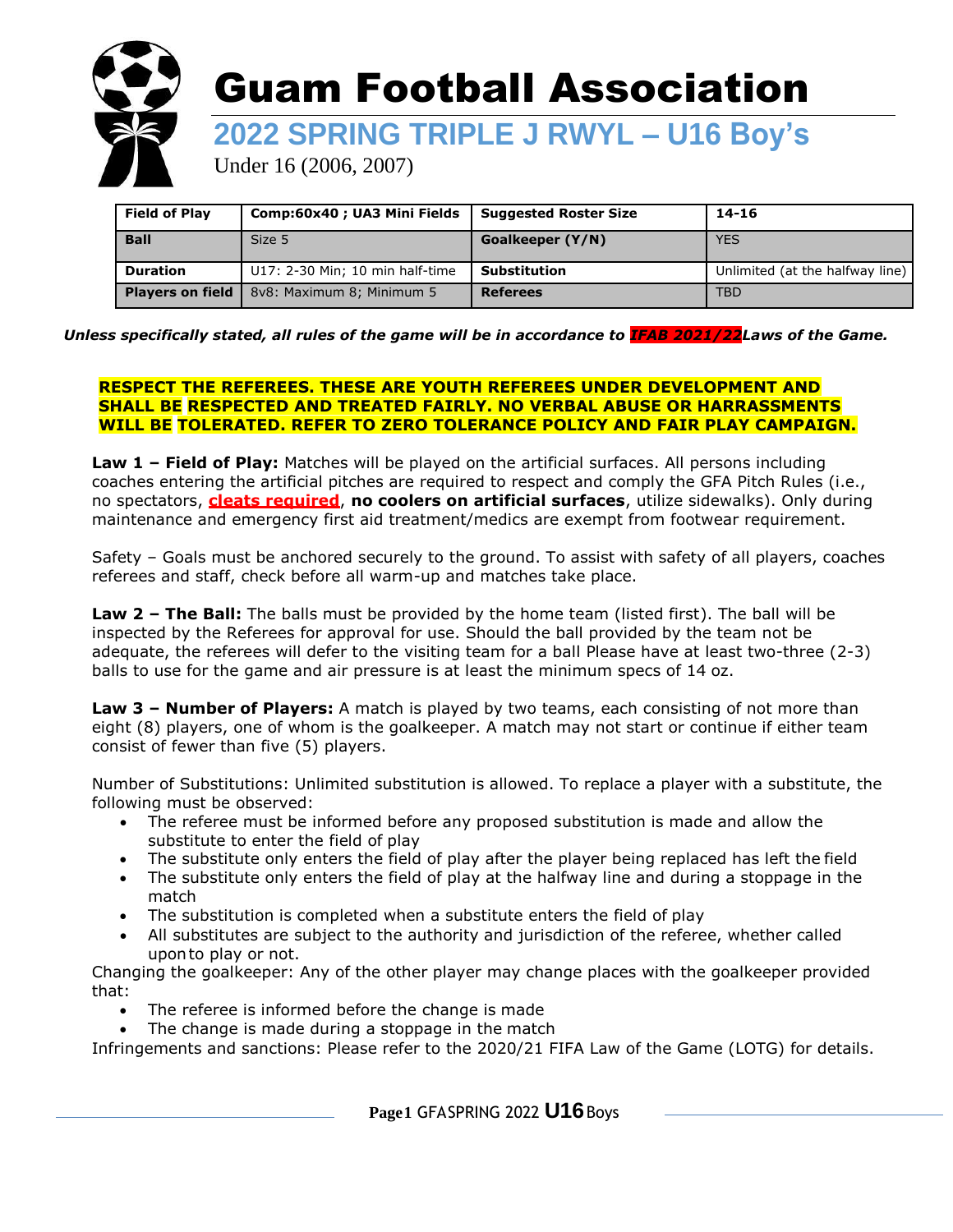## **Law 4 – Players' Equipment:**

Basic Equipment: The basic compulsory equipment of a player comprises the following separate items:

- A jersey or shirt with sleeves with a unique number on the back (no duplicate jersey numbers)
- Shorts **No pockets allowed.**
- Stockings Players must have stockings with the same base color (black, black with white stripes, etc.)
- Footwear Player must wear appropriate soccer cleats or turf shoes
- Shin guards (a) are covered entirely by the stockings, (b) are made of rubber, plastic or similar suitable material, (c) provide a reasonable degree of protection (Caution: For the intent and purpose for player's safety, the shin guards must be age/size appropriate which covers the majority of the player's shins. It shall be the coaches' responsibility to ensure that the players are wearing proper sized shin guards).

Colors: The two teams must wear colors that distinguish them from each other. Should it conflict, the home team (listed first) on schedule must wear bibs. Each goalkeeper must wear colors that distinguish him from the other players including the opponent.

**Law 5 – The Referee:** Each match is controlled by referees who has full authority to enforce the LOTG in connection with the match to which he has been appointed.

Decision of the referee: The decision of the referee regarding facts connected with the play, including whether or not a goal is scored and the result of the match, are final. The referee may only change a decision on realizing that it is incorrect or, at his discretion, on the advice of an associate referee (or assistant referees in 3-man system), provided that he has not restarted play or terminated the match.

**Law 6 – The Other Match Officials:** In the event of the three referee system (Center Referee and two Assistant referees) being utilized, the assistant referee are to assist the referee in various duties as outlined in the LOTG.

**Law 7 – Duration of the match:** The match lasts two equal periods of 35 minutes. Half-time interval must not exceed ten (10) minutes. The duration of the match or half-time may be altered only with the decision of the referees and/or the Referee Administrator or Youth Administrator to keep the match on schedule. There will be no grace periods to delay the start of a match. There will be no added time given. If a penalty kick has to be taken or retaken, the duration of either half is extended until the penalty kick is completed.

**Law 8 – The Start and Restart of Play:** Kick off will be awarded to the Home team. In the second half, the teams change ends and the opposite team will take the kick-off. The ball is in play when it is kicked and clearly moved (can go backward or sideways). All other rules related to start and restart of play are to be followed by the LOTG.

**Law 9 – The Ball In and Out of Play:** The ball is out of play when (a) it has wholly crossed the goal line or touch line whether on the ground or in the air, (b) play has been stopped by the referee.

The ball is in play at all other times, including when (a) it rebounds off a goalpost, crossbar or corner flag post and remains in the field of play, (b)it rebounds off either the referee or an assistant referee when they are out of field of play.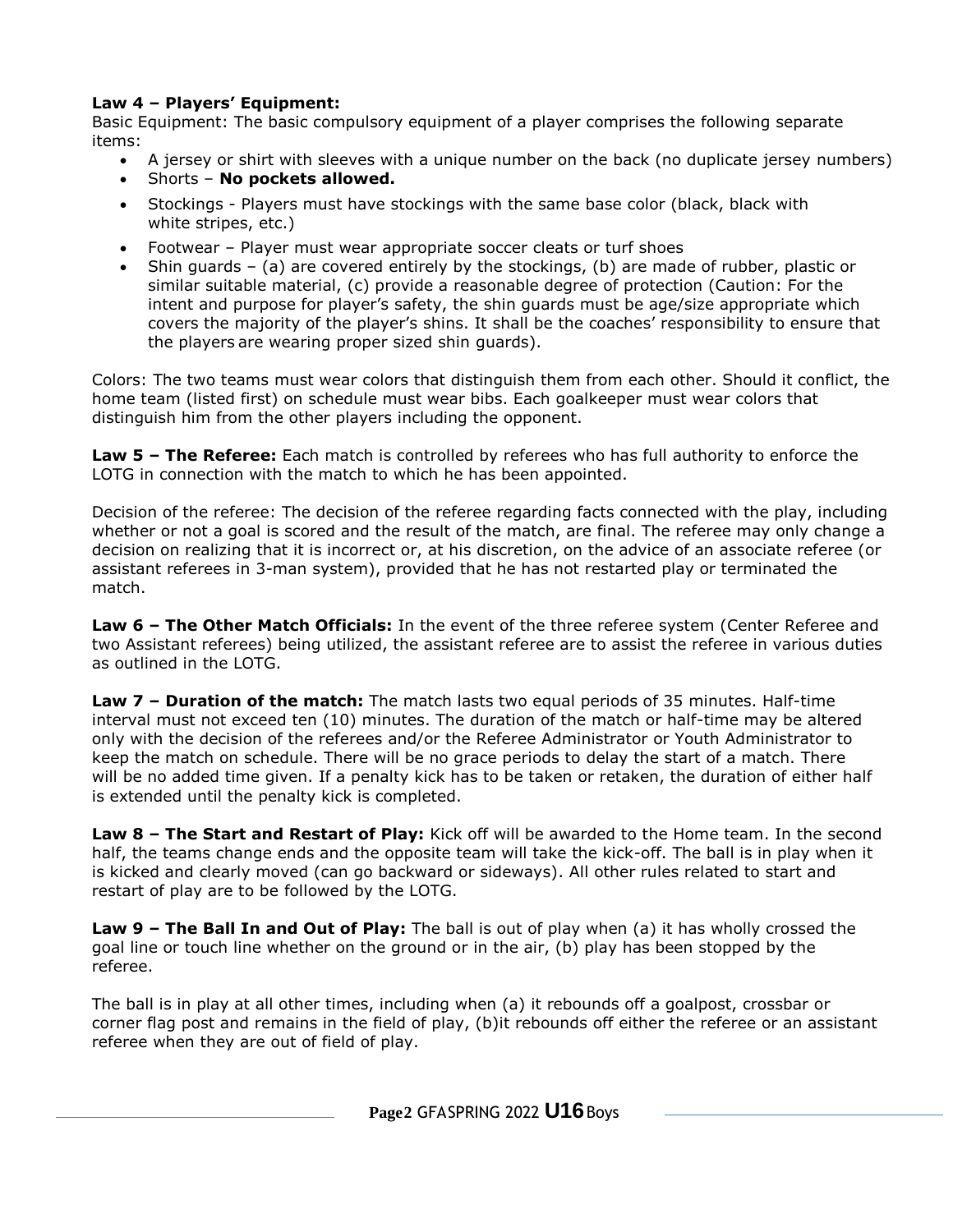**Law 10 – Determining the Outcome of a Match:** A goal is scored when the whole of the ball passes over the goal line, between the goalposts and under the crossbar, provided that no infringement of the LOTG has been committed previously by the team scoring the goal.

**Law 11 – Offside:** It is not an offence in itself to be in an offside position. A player is in offside position if: he is nearer to his opponent's goal line than both the ball and the second-last opponent. A player is not in an offside position if: (a) he is in his own half of the field of play, or (b) he is level with the second- last opponent, or (c) he is level with the last two opponent.

Offence: A player in an offside position is only penalized if, at the moment the ball touches or is played by one of his team, he is, in the opinion of the referee, involved in active play by: a) interfering with play, or b) interfering with an opponent, or c) gaining an advantage by being in that position.

There is no offside offence if a player receives the ball directly from (a) a goal kick, (b) a throwin, (c) a corner kick.

**Law 12 – Fouls and misconduct:** A player who commits a cautionable or sending-off offence, either on or off the field of play, whether directed towards an opponent, a team-mate, the referee, anassistant referee or any other person, is disciplined according to the nature of the offence committed.

Caution offences: A player is cautioned and shown the yellow card if he commits any of the following seven offences:

- Unsporting behavior
- Dissent by word or action
- Persistent infringement of the Laws of the Game
- Delaying the restart of play
- Failure to respect the required distance when play is restarted with a corner kick, free kick or throw-in
- Deliberately leaving the field of play without the referee's permission

A substitute or substituted player is cautioned if he commits any of the following offences:

- Unsporting behavior
- Dissent by word or action
- Delaying the restart of play
- Entering or re-entering the field of play without the referee's permission

Sending-off offences: A player, substitute or substituted player is sent off if he commits any of the following seven offences:

- A serious foul play
- Violent conduct
- Spitting at an opponent or any other person
- Denying the opposing team a goal or an obvious goal-scoring opportunity by deliberately handling the ball (this does not apply to a goalkeeper within his own penalty area)
- Denying an obvious goal-scoring opportunity to an opponent moving towards the player's goal by an offence punishable by a free kick or a penalty kick
- Using offensive, insulting or abusive language and/or gestures
- Receiving a second caution in the same match

A player, substitute or substituted player who has been sent off must leave the vicinity of the field of play and the technical area.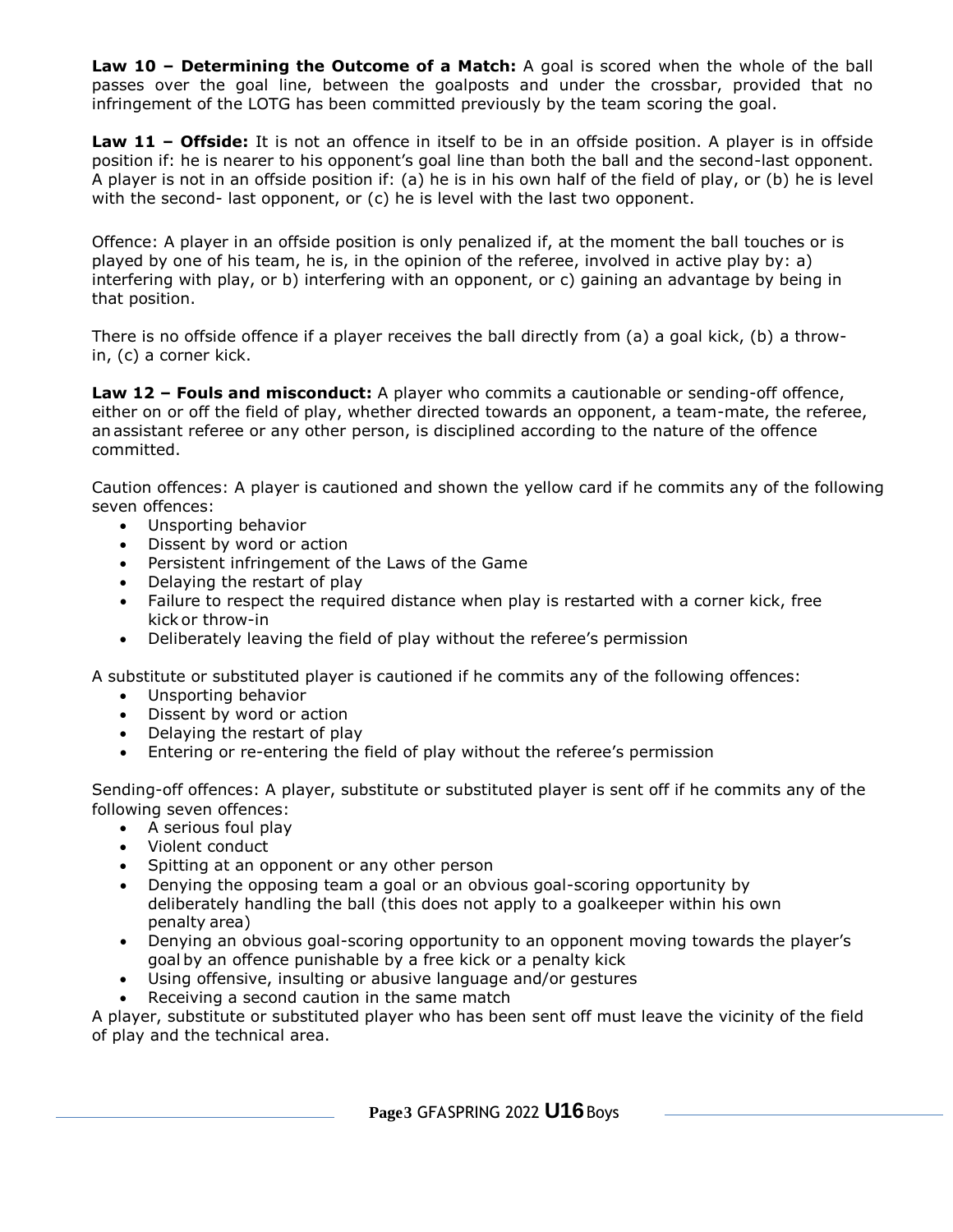**Law 13 – Free Kicks:** Free kicks are either direct or indirect.

Direct free kick

- If a direct free kick is kicked directly into the opponent's goal, a goal is awarded
- If a direct free kick is kicked directly into the team's own goal, a corner kick is awarded to the opposing team

Indirect free kick: the referee indicates an indirect free kick by raising his arm above his head. He maintains his arm in that position until the kick has been taken and the ball has touched another player or goes out of play.

A goal can be scored only if the ball subsequently touches another player before it enters the goal:

 If an indirect free kick is kicked directly into the opponent's goal, a goal kick is awarded If an indirect free kick is kicked directly into the team's own goal, a corner kick is awarded to the opposing team

Procedure of the free kicks is to be complied according to the LOTG.

**Law 14 – The Penalty Kick:** A penalty kick is awarded against a team that commits one of the ten offence for which a direct free kick is awarded, inside its own penalty area and while the ball is in play. A goal may be scored directly from a penalty kick. Additional time is allowed for a penalty kick to be taken at the end of each half or at the end of periods of extra time. Procedure of the penalty kick is to be complied according to the LOTG.

**Law 15 – The Throw-In:** A throw-in is awarded to the opponents of the player who last touched the ball when the whole of the ball crosses the touch line, either on the ground or in the air. A goal cannot be scored directly from a throw-in. Procedure of the throw-in is to be complied according to the LOTG.

**Law 16 – The Goal Kick:** A goal kick is awarded when the whole of the ball passes over the goal line, either on the ground or in the air, having last touched a player of the attacking team, a goal is not scored in accordance with Law 10. A goal may be scored directly from a goal kick, but only against the opposing team. Procedure of the goal kick is to be complied according to the LOTG.

**Law 17 – The Corner Kick:** A corner kick is awarded when the whole of the ball passes over the goal line, either on the ground or in the air, having last touched a player of the defending team, and a goal is not scored in accordance with Law 10. A goal may be scored directly from a corner kick, but only against the opposing team. Procedure of the corner kick is to be complied according to the LOTG.

Added:

Goalkeeper: Goalkeeper will have use of their hands. Goalkeeper may not punt or drop kick the ball. Goalkeeper must throw/roll in place of punt/dropkick. A goal cannot be scored directly from a throw by the goalkeeper.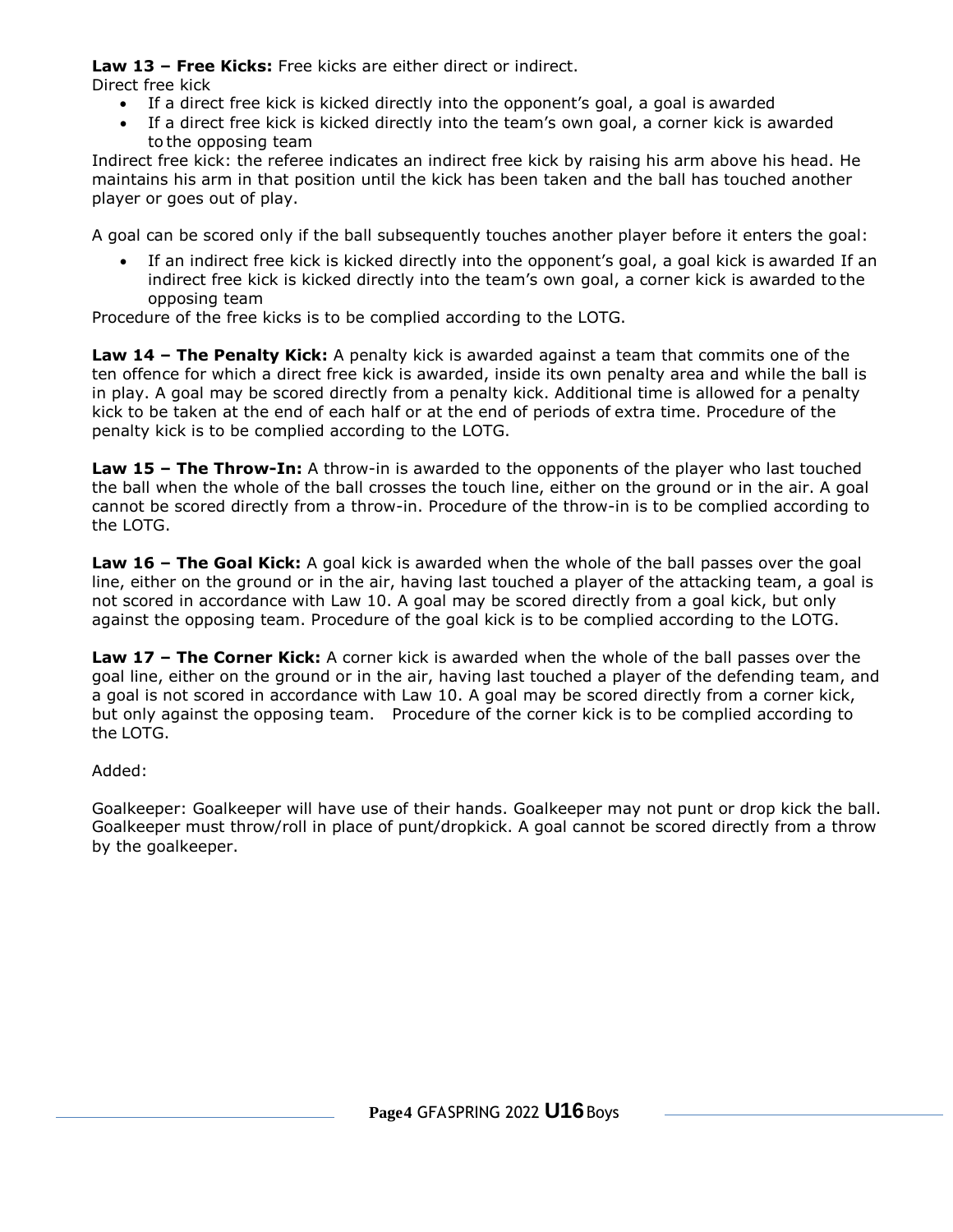## **OTHERS MATTERS:**

- 1. **STANDINGS:** Competitive division will play single round robin with top four teams in standing advancing for playoffs. A club's standing in its division shall be determined in the following manner:
	- i. Total points gained (Win = 3 points, Draw = 1 point, Loss = 0 points)
	- ii. Head to Head (if more than two teams, skip to iv.)
	- iii. Goal Differential
	- iv. Greater number of goals
	- v. Fewest number of forfeits
	- vi. Fewest number of disciplinary
- 2. **SCHEDULES**: GFA reserves the right to make changes to the schedule based on availability of the facility. GFA will determine if any reschedule matches will be warranted due to inclement weather, acts of God, or any other unforeseen circumstances. Teams may not request for match to be rescheduled.
- 3. **ROSTERS**: Coaches must submit a complete roster prior to the first match of the season. If any changes are made within the season, coaches must update the roster in a timely manner.
- 4. **PLAYOFFS:** Top four teams in standing will be placed in playoffs. Should a match result in a draw at the end of the regulation time, the match will immediately proceed to kicks from the penalty mark. Procedure:
	- Each team is responsible for selecting the players from those on the field of play at the end ofthe match and the order in which they will take the kicks
	- Once all eligible players have taken a kick from the penalty mark, the same sequence does not have to be followed as in the first round of kicks
	- A player other than the goalkeeper who is injured may not be substituted during the taking ofthe kicks from the penalty mark
	- If the goalkeeper is sent off during the taking of the kicks from the penalty mark, he must be replaced by a player who finished the match
	- A player, substitute or substituted player may be cautioned or sent off during the taking ofthe kicks from the penalty mark
	- The referee must not abandon the match if a team is reduced to fewer than five (5) players during the taking of kicks from the penalty mark
	- If a player is injured or sent off during the taking of kicks from the penalty mark and the team has one player fewer, the referee should not reduce the number of players taking kicks for the other team. An equal number of players from each team is required only at the start of the taking of kicks from the penalty mark

For any reason that there are no playoffs, the first-place team is determined by division standings. A club's standing in its division shall be determined in the following manner:

- i. Total points gained (Win = 3 points, Draw = 1 point, Loss = 0 points)
- ii. Goal differential
- iii. Head to Head (if more than two teams, skip to iv.)
- iv. Greater number of goals
- v. Fewest number of forfeits
- vi. Fewest number of disciplinary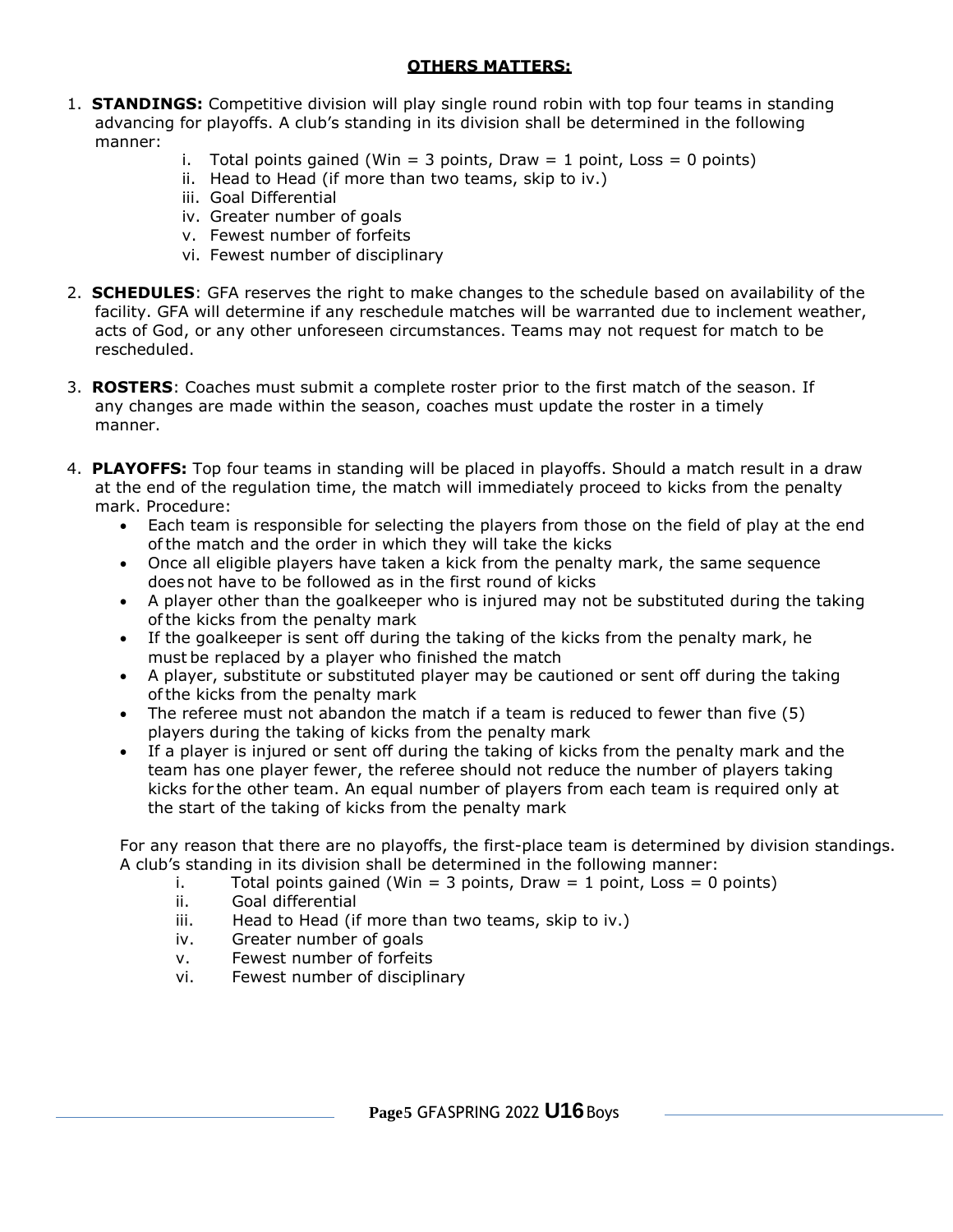- 5. **ELIGIBILITY:** Player must be registered with PowerUp. Please note that if a player should switch clubs or divisions a TRF must be submitted. Youth players must play for **ONE TEAM ONLY and ONE LEAGUE ONLY.** Clubs violating this will be sanctioned by the GFA Competition Director. Teams in violation will forfeit the match. It is mandatory that players play within their age group (not up and never down). Rosters must be updated once any changes have been made.
- 6. **INELIGIBLE PLAYER:** Further sanctions will be made should a team play an ineligible player(s) during the league. It is the teams (coaches/club representative) responsibility to ensure that he/she does not play an ineligible player. Under no condition will the officials of GFA (staff, referees, committee) will be held responsible for any player that is ineligible and play(ed) in the match. Your cooperation is highly appreciated.

GFA Disciplinary Code 2021 (Article 58 Ineligibility): If a player is fielded in an official match despite being ineligible, his team will be sanctioned by forfeiting the match (cf. art. 58.1) and paying a minimum at least USD25.

- 7. **COACHES (TECHNICAL AREA):** Coaches must adhere to technical area, pitch rules and code of conduct standards. **No coaches on the end lines or on the opposite side of the pitch.** Please refer to the Zero Tolerance Policy.
- 8. **DISCIPLINARY MATTERS:** An issuance of a yellow card is a warning. An accumulation of two yellow cards in a game will result in a "soft red" which the player is ejected from the remainder of the game and the team will play short. A straight red card will result an immediate ejection from the remainder of the game and the team will play short.

A "soft red" or a straight red card issuance will warrant an automatic one game suspension and twenty- five (\$25) fine at a minimum. Each red card is reviewed by the disciplinary committee. A notification of disciplinary committee's decision will be submitted to the club representative via email at the earliest seven (7) calendar days from the date of the incident.

- a. Anti-Doping:
	- i. Doping is prohibited. The FIFA ADR, AFC Anti-Doping Regulations, the GFA Disciplinary Code, and all relevant GFA directives in relations to anti-doping are applicable to the Competition.
	- ii. The GFA shall inform each member association by means of a circular of the doping control procedure for the Competition.
	- iii. The GFA Medical Committee shall be responsible for the approval of the WADAaccredited laboratory which shall carry out the analysis of all doping samples.

*"In doping-related matters, the FIFA Anti-Doping Regulations apply in full. In the event of any discrepancy between the national regulations and the FIFA Anti-Doping Regulations, the provisions set out in the FIFA Anti-Doping Regulations shall prevail."*

- 9. **FAIR PLAY CAMPAIGN**: As part of our sponsor, Triple J Auto Group, advocating the Fair Play Campaign, please refer to the Fair Play Campaign.
- 10. **INCIDENT REPORT:** Please report any/all incident via incident form provided online or in Main Office. Serious/Confidential matters email to: competition@thequamfa.com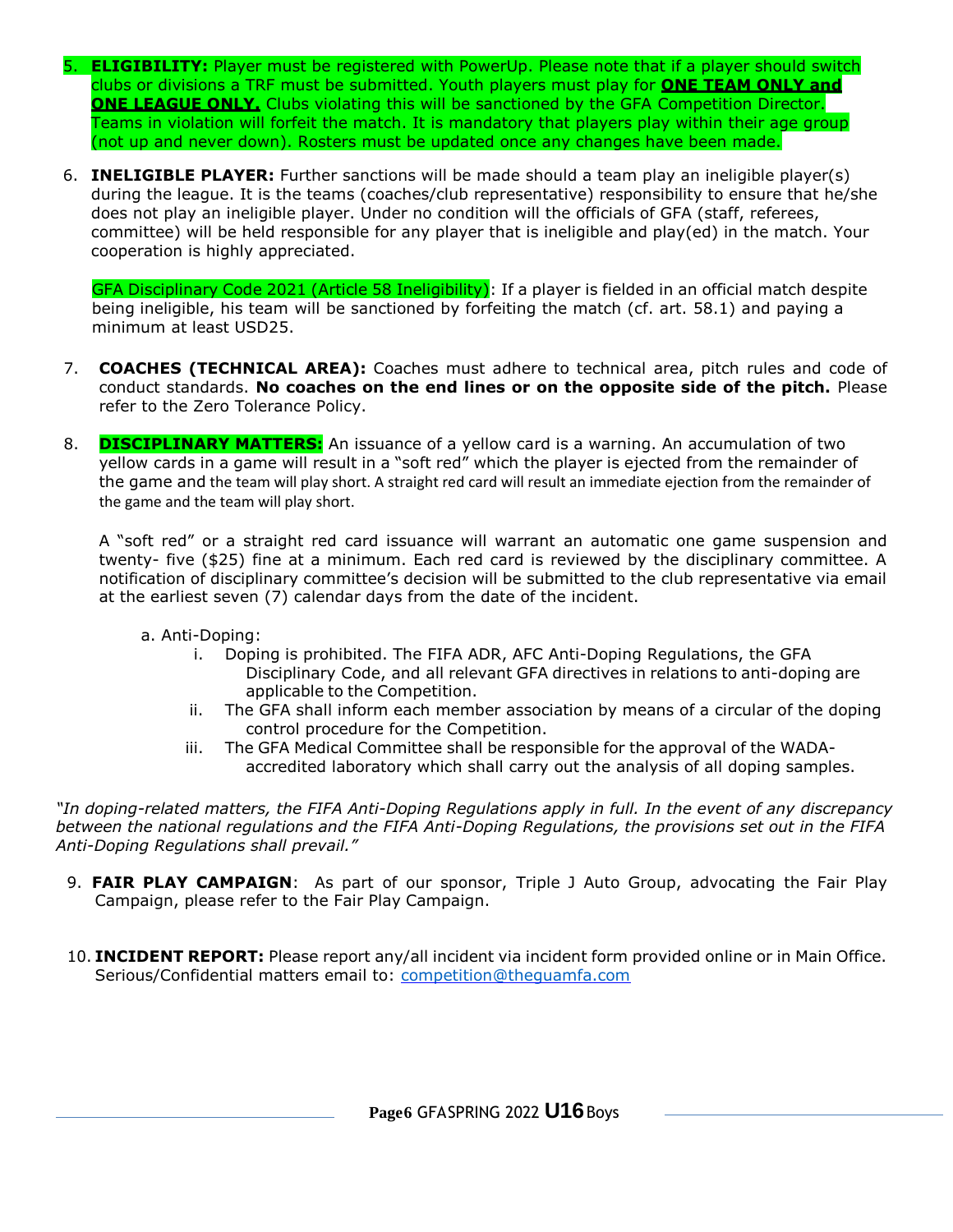### 11. **Important Dates:**

- a. Mid-Season Youth League Meeting: March 30, 2022, GFA Lecture Hall 1900 hrs.
- b. Post-Season Youth League Meeting: **April 24, 2022, GFA Lecture Hall 19 hrs.** 
	- Open to Club Representatives, Coaches and Parents.

# **ABSOLUTELY: NO SMOKING! NO ALCOHOLIC BEVERAGES! NO PETS ALLOWED!**